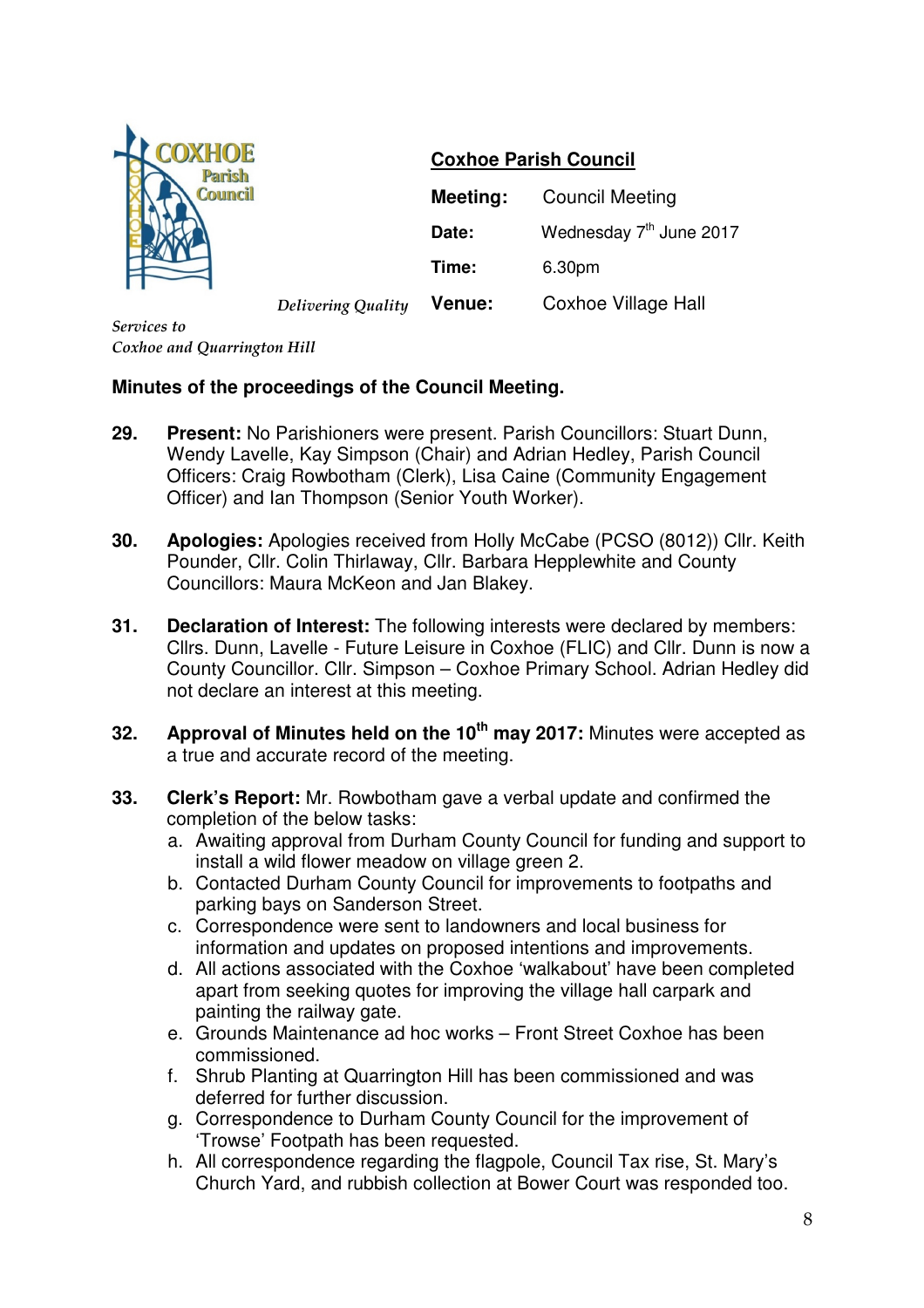- i. The Clerk is preparing an HR organisational review document in partnership with Durham County Council to be brought to the July meeting for consideration and decision.
- **34. Youth Workers Update:** Mr Thompson reported that there isn't much to report since his last update on the  $10<sup>th</sup>$  May because of the half term holidays. He confirmed that the team is struggling to attract the numbers for Quarrington Hill. He said the computer course has now started. The junior club is still running well and has improved since the sessions have been split keeping the numbers to 20 children per session. The summer programme is now being promoted and Members asked if this could be strongly promoted because of the cost of coaches and venues, which the Council, is paying in advance. The team is also discussing the plans for the proposed gala day. Cllr. Dunn raised a concern about there being no middle provision at Quarrington Hill. Mrs. Caine suggested using Survey Monkey to promote and to discover what the young people of Quarrington Hill want. She also suggested to promote through the schools. Cllr. Simpson suggested a new approach is needed. It was RESOLVED for the SLA of the current Quarrington Hill provision be brought to July's meeting for a decision, whether to retain this SLA, or to provide this junior provision by the Youth Team. To engage with our young people and consider what we need to provide to meet the needs of Coxhoe and Quarrington Hill.
- **35. Durham County Councillors Update:** Cllr. Dunn gave an update stating that it has been an interesting month. Cllr McKeon has been nominated to Cabinet Support for Education and Cllr Dunn has been nominated to Leader Support. They both are in the process of visiting schools and Parish Council meetings in the division. They will now be holding surgeries before each Council meeting. One issue which Cllr Dunn, is working on, is the proposed building of 35 bungalows by Aged Miners Association between Park Hill and Coxhoe. This scheme is being sold as a positive scheme for Coxhoe actually will be in Cassop Cum Quarrington Parish Council area and could potentially join the two villages. He is in discussions with Integra 61 and Bowburn Primary School about proposed plans. He is working with Cassop cum Quarrington Parish Council to look at traffic calming for Coxhoe. Cllr Hedley updated the Council that there is a consultation for statutory building near the Limes estate. Cllr. Hedley also asked if Cllr. Dunn will still be supporting the 59 subsidised bus service as the contract is up for renewal. Cllr. Dunn will look into this request.
- **36. Community Engagement Update:** Mrs Caine updated Council on the results of the Neighbourhood Survey and has written a summary to include in the summer Chronicle and she will be presenting the full Survey report at the July Council meeting. She has been working with Cllr Pounder to look at promoting the usage of Quarrington Hill Community Centre. Working on establishing an Armistice Day planning group and will be establishing a network of volunteers to support in the planning of the day. Working with St. Mary's Church Council to see how she can help support their plans, which will benefit the overall community of Coxhoe. Cllr Dunn suggested that we contact Cllr Paul Taylor to investigate the purchase of Memorial Tribute seating for the village greens in time for November 2018.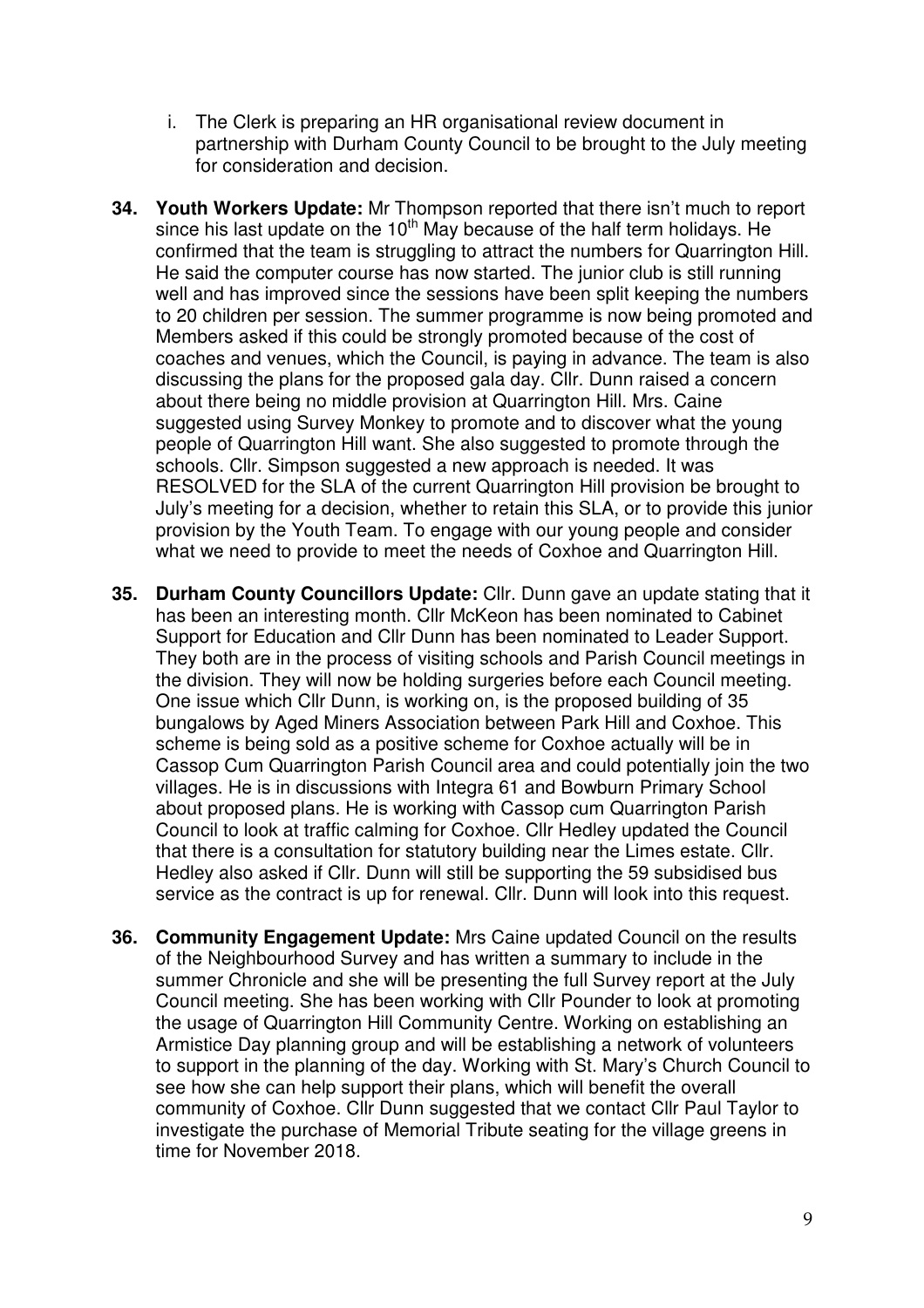- **37. Budget Report and Bank Reconciliation:** The Clerk reported that the accounts for 2017/18 have now been closed and our accounts have been sent to the external auditor. He is now establishing the new accounts cash book and budget build for 2018/19 year and it was RESOLVED to present the Bank reconciliation and budget report at the July meeting once all the systems are setup.
	- a. **Council Reserves Discussion:** The Clerk advised that the agreed reserves of £30,000 per year is difficulty to achieve and has not been achieved to date. For the 2018/19 year he advised to reduce this to a more achievable figure which can be carried over. He advised that most organisations keep reserves to cover three months operating costs and not 50% of their budget. The Council RESOLVED to review and decide on this at the July Council Meeting.

## **38. Quotations for Consideration:**

- a. **Christmas Tree and Lighting:** It was RESOLVED not to proceed with this quotation because of budgetary constraints, but to contact Trimdon Parish Council to see if their solar system can be purchased within the set budget.
- b. **Coxhoe Village Hall Tree Lighting:** It was RESOLVED not to proceed with this quotation because of budgetary constraints.
- c. **Kingswood Picnic Bench/Seating Base:** Council RESOLVED that the quote for concrete bases was too expensive and didn't have the allocated budget. Kingswood Community Partnership did provide a cheque to the Council to support this work and it was RESOLVED to contact Kingswood Partnership to ask if they could perform this work using this small budget.
- d. **Ad hoc Works Front Street Coxhoe:** It was RESOLVED to commission prune, frail and strim areas of rough scrub land at a cost of £378. It was also RESOLVED not to proceed with removal of shrub beds on the village greens due to budgetary constraints. This work will be paid through the allocated Miscellaneous Budget for Coxhoe.
- e. **Birds Mouth Fencing Bower Court:** It was RESOLVED to commission this work due to the damage and disrepair of the fencing at £1444.20. This work will be paid through the allocated Miscellaneous Budget for Coxhoe.
- f. **Birds Mouth Fencing Wesley Place:** It was RESOLVED to commission this work at a cost of £498 from the Miscellaneous Budget for Coxhoe.
- g. **Birds Mouth Fencing at Church Street and Commercial Road East Coxhoe:** It was RESOLVED to thank Altogether Greener for their quotation but due to budgetary limits the Council decided not to proceed at this stage.
- **39. Shrub Planting at Quarrington Hill Sculpture:** At the May meeting it was RESOLVED to hold this work until Councillors could see the area in question. After discussing the issues and concerns the Council RESOLVED to continue with this work because it was the outcome of a public consultation.
- **40. St. Mary's Footpath Quotation:** It was RESOLVED to note and thank Altogether Greener for their quotation and because it was higher than £5000 the Council requested further quotes from other suppliers. It was also